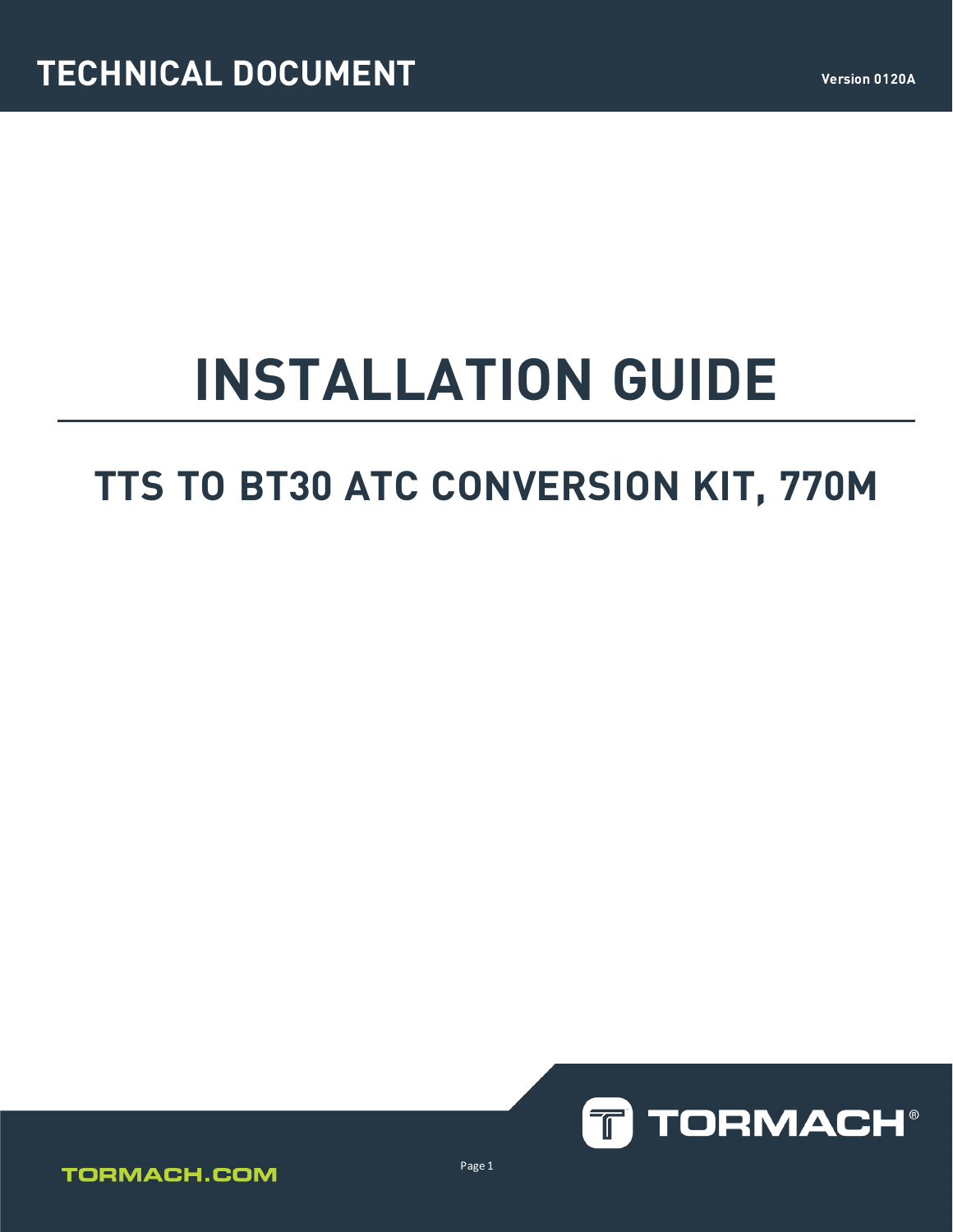#### **1.1 PURPOSE**

This document gives instructions on installing the TTS to BT30 ATC Conversion Kit, 770M.

#### **1.2 PRODUCT INFORMATION**

**Product:** TTS to BT30 ATC Conversion Kit, 770M [\(PN 50394\)](https://www.tormach.com/part/50394)

| Quantity | <b>Description</b>                |
|----------|-----------------------------------|
|          | <b>BT30 ATC Carousel Assembly</b> |
|          | Spindle Brake Solenoid            |

**Note:** If any items are missing, we can help. Email [support@tormach.com](mailto:support@tormach.com) to contact Tormach Technical Support for guidance on how to proceed.

#### **1.3 REQUIRED TOOLS**

This procedure requires the following tools. Collect them before you begin.

- $\bullet$  5/16 in. drill bit
- Electric drill
- Flat-blade screwdriver
- Metric hex wrench set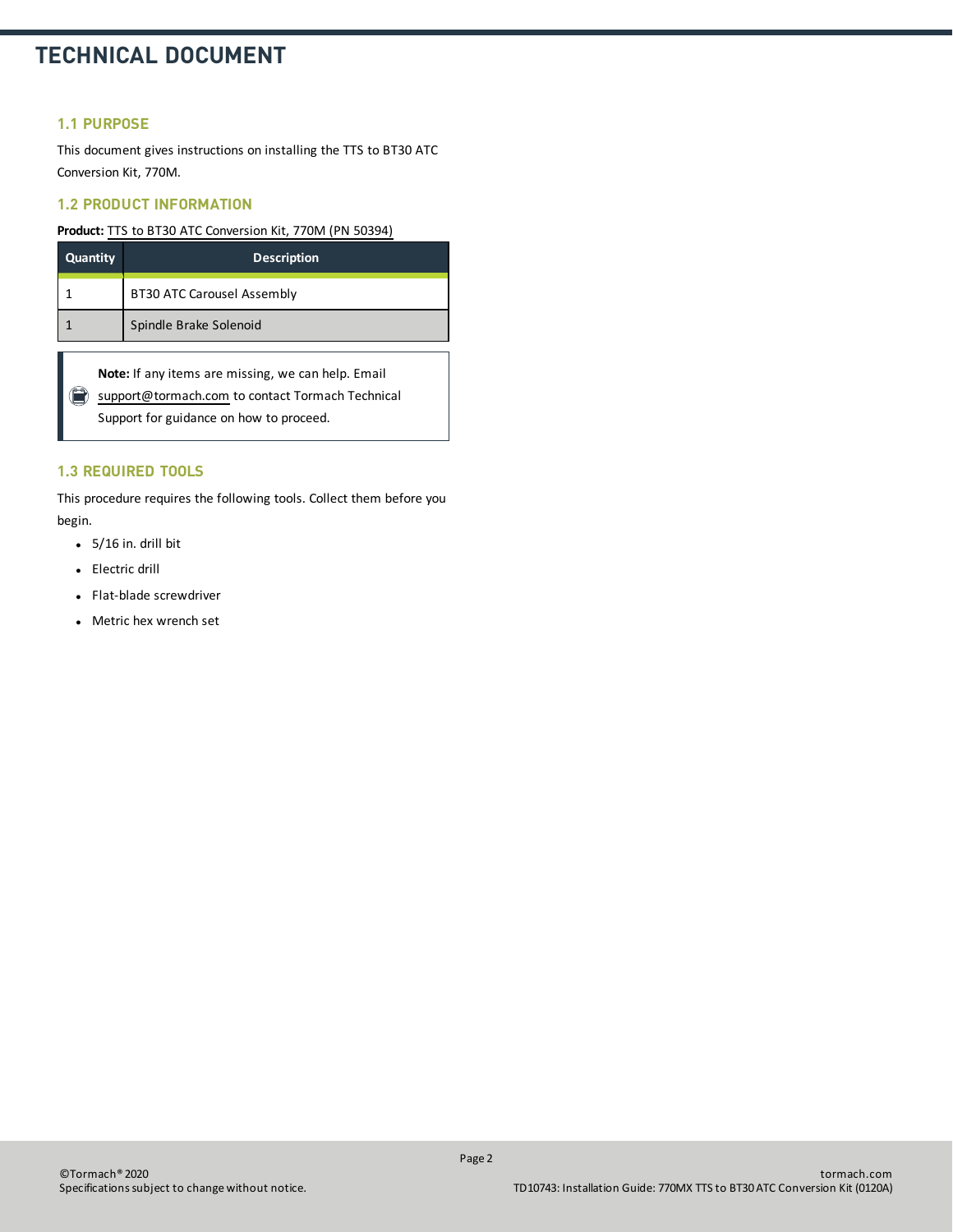#### **2.1 INSTALLATION**

Complete the following steps in the order listed:

#### <span id="page-2-0"></span>**2.1.1 Prepare the Machine**

- 1. Power off the machine and the PathPilot controller.
	- a. Push in the Emergency Stop button on the operator box, which removes power to motion control.
	- b. From the PathPilot interface, select **Exit**.
	- c. Turn the Main Disconnect switch to **OFF** on the side of the electrical cabinet.
- 2. Disconnect the air to the machine.
- 3. Remove the access panel from the left rear panel of the enclosure:
	- a. Remove 11 M5 flange screws with a 3 mm hex wrench. Set the screws aside.



#### *Figure 2-1: Access panel attached to the left rear panel.*

- b. Move the access panel off of the M5 flange screw (inside the enclosure), and tilt it toward you to move it through the opening on the left rear panel.
- c. Set the access panel aside.

#### <span id="page-2-1"></span>**2.1.2 Remove the Existing Carousel (TTS)**

- 1. Using a 3 mm hex wrench, remove the three M5 flange screws on the Automatic Tool Changer (ATC) front cover plate. Set the screws aside, and discard the cover plate.
- 2. Disconnect the three sets of wires inside the stepper housing, and then slide the entire cable up and out of the notch on the left side.
- 3. Remove the 1/4 in. air line from the push-to-connect fitting on the left side of the stepper housing.

4. Using a 5 mm hex wrench, loosen the top two bolts securing the ATC carousel assembly to the actuator plate approximately 1/4 in. Then, remove the bottom two bolts, and set them aside.



*Figure 2-2: ATC carousel disassembly.*

- 5. From inside the ATC electrical box, disconnect the chip door arm with a 4 mm hex wrench.
- <span id="page-2-2"></span>6. Lift the ATC carousel assembly from the two bolts.
- **2.1.3 Install the New Carousel (BT30)**
	- 1. Find the provided BT30 ATC carousel assembly. Remove the three M5 flange screws from its front cover plate with a 3 mm hex wrench, and set the cover plate aside.
	- 2. Tipping the top of the ATC carousel assembly forward, hang it on the two bolts of the actuator plate.



*Figure 2-3: Hanging the ATC onto the actuator plate.*

- 3. Tighten the top two bolts, and then install the bottom two bolts that you set asidein ["Remove the Existing Carousel](#page-2-1) [\(TTS\)" \(above\).](#page-2-1)
- 4. Reconnect the three sets of wires inside the stepper housing, and then slide the entire cable into the notch on the left side.
- 5. Put the 1/4 in. air line back into the push-to-connect fitting on the left side of the stepper housing.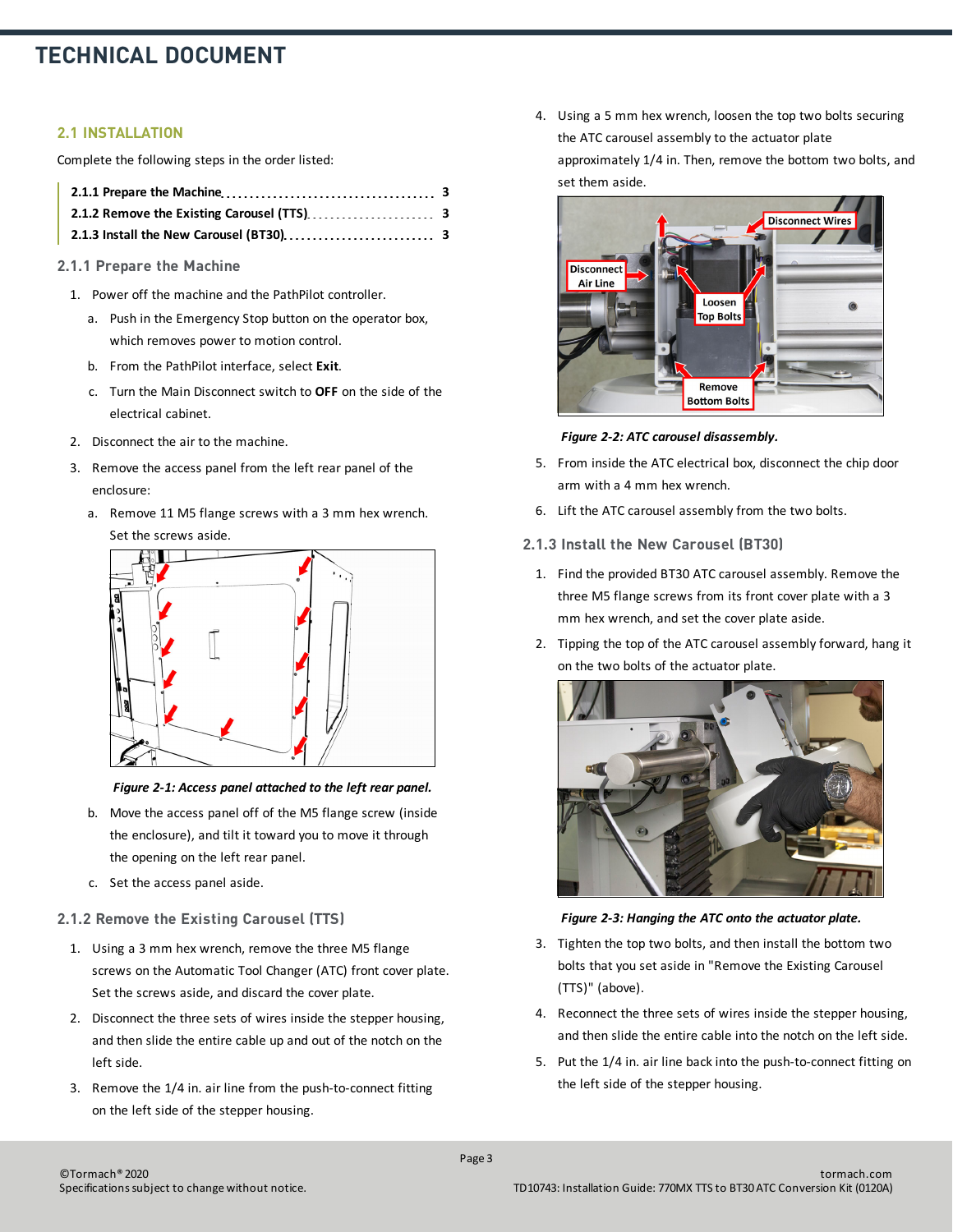- 6. Reinstall the front cover plate (that you set aside in Step 1) onto the ATC.
- 7. Using the provided connector and a small piece of tape to hold it in place, attach the chip door arm and the main cable inside the motor box.
- 8. From the back of the ATC electrical box, remove two M5 flange screws with a 3 mm hex wrench.
- 9. Using the template (provided) and an electric drill, mark and drill a 5/16 in. hole on the back of the ATC electrical box (for the spindle brake solenoid).
- 10. Find the grommet (provided), and install it in the hole that you just drilled.
- 11. Using the two M5 flange screws that you set aside in Step 8, install the spindle brake on the back of the ATC electrical box with a 3 mm hex wrench.
- 12. One at a time, route the spindle brake solenoid's wires through the grommet and into the ATC electrical box. Make the electrical connections as referencedin ["Electrical](#page-6-0) [Schematic" \(page 7\)](#page-6-0).
- 13. Identify the air hose that goes to the top of the power drawbar. Then, cut the air hose so that it's long enough to connect from:
	- a. The power drawbar to the spindle brake solenoid's left push-to-connect fitting.
	- b. The ATC to the brake solenoid's right push-to-connect fitting.
- 14. Reconnect the air to the machine.
- 15. Replace the access panel onto the rear left panel of the enclosure:
	- a. Find the access panel that you set asidein ["Prepare the](#page-2-0) [Machine" \(on the previous page\)](#page-2-0).
	- b. Tilt the access panel toward you, and move it through the opening on the left rear panel and onto the M5 flange screw (inside the enclosure).
	- c. Reinstall the 11 M5 flange screws that secure the access panel to the enclosure with a 3 mm hex wrench.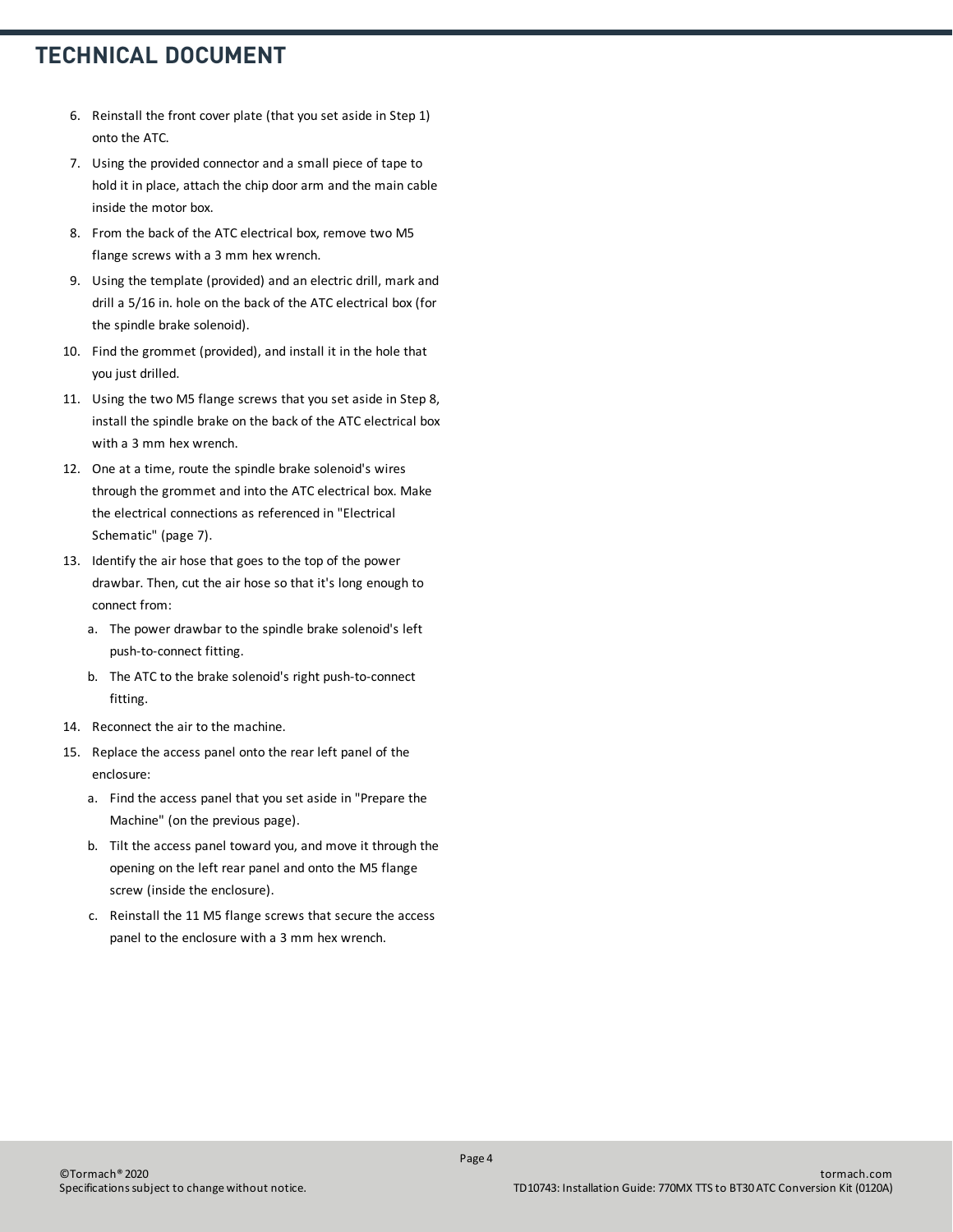#### **3.1 ADJUST THE TOOL ALIGNMENT AND SET THE TOOL TRAY HEIGHT AND ENCODER POSITION**

1. From the PathPilot interface, on the **ATC** tab, select **Ref Tool Tray**.



*Figure 3-1: Ref Tool Tray button on the ATC tab.* The tool tray spins.

**Note:** You're only required to reference the tool tray once, unlike the mill axes' referencing procedure.

- 2. If you haven't already done so, load a tool into the spindle.
- 3. Manually rotate the spindle two revolutions by hand. The encoder has now been oriented.
- 4. Disconnect the air from the machine.
- 5. While manually advancing the tool tray toward the spindle, align the fork with the tool. Complete the following steps in the order listed:
	- a. Slowly jog the Z-axis up or down until the groove in the fork aligns with the groove in the tool holder.
	- b. Determine if the tray must move clockwise or counterclockwise to align the fork with the tool holder. From the PathPilot interface, in the **ATC** tab, either select **- -** to step the tool tray counterclockwise or **++** to step the tool tray clockwise.
	- c. Fully seat the ATC to its tray load position, verifying that the tool and its drive dog slots are fully inserted into the fork.
- 6. Verify that, from the **Status** tab, the **ATC Tray In** LED is still illuminated.

If the LED isn't illuminated, examine the tool tray. It may have exceeded the Tray In sensor during adjustments in the previous step.

7. On the **ATC** tab, select **Set TC POS**.



*Figure 3-2: Set TC POS button on the ATC tab.* The tool change position has now been set.

8. Select **Set TC M19**. Then, in the dialog box that displays, select **OK**.



*Figure 3-3: Confirmation dialog box to change the spindle's alignment position.*

- 9. Follow the on-screen instructions to set the spindle's tool change rotation position:
	- a. Rotate the spindle clockwise in the fork by hand. Then, select **OK**.
	- b. Rotate the spindle counterclockwise in the fork by hand. Then, select **OK**.

The tool change rotation position has now been set. In the dialog box that displays, select **OK**.

10. Manually move the ATC back to the retracted position.

**WARNING!** Crush Hazard: If the ATC isn't completely retracted, it could move once the air is reconnected. When you reconnect the air, you must keep your hands away from the ATC.

- 11. Reconnect the air.
- 12. Remove the tool from the spindle.
- 13. Move the Z-axis up: in the **MDI Line** DRO field, type G20 G53 G1 Z0 F20. Then select the **Enter** key.
- 14. On the **ATC** tab, select **Go To Tray Load Position**. Then, manually load a tool into the fork.
- 15. Orient the spindle: from the PathPilot interface, in the **MDI Line** DRO field, type M19 R0 Q10. Then select the **Enter** key.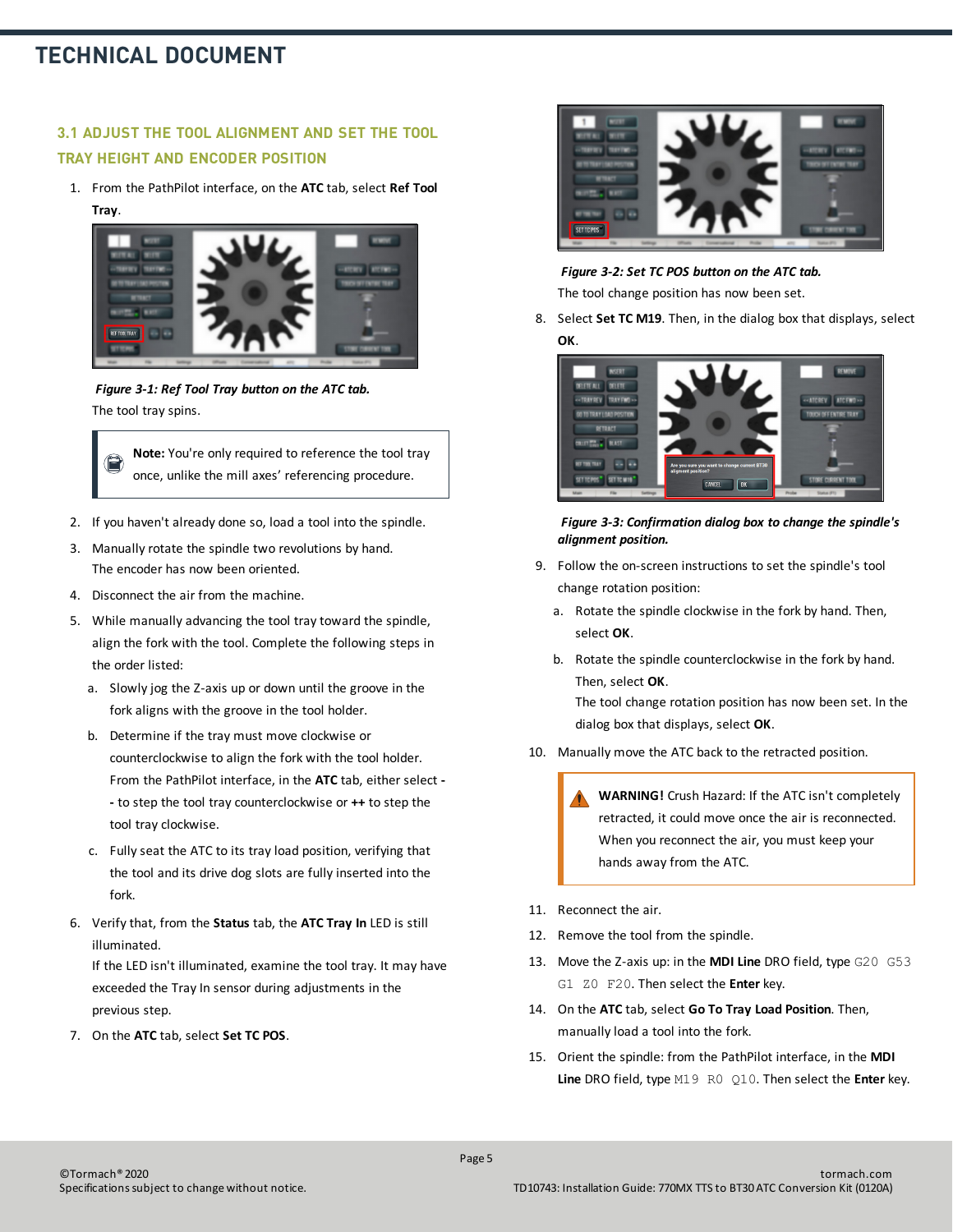16. Open the drawbar: on the ATC tab, select **Collet**, and wait until the LED toggles from **Closed** to **Open**.

> **Note:** You must verify that the drawbar is open (and not just that the brake is engaged) before you continue.

- 17. Verify that the spindle is concentric with the tool: slowly jog the Z-axis down and, depending on the result, do one of the following:
	- **.** If the Spindle is Concentric with the Tool You've completed the alignments.
	- **.** If Adjustments are Required Go to Step 18.
- 18. Determine if the tray must move left or right. Use two wrenches to loosen the jam nut on the end of the cylinder rod, making sure that you don't spin the rod end when adjusting the jam nut. Then, either turn the rod end one-half turn further on to the cylinder rod to move the tool tray to the left, or turn it one-half turn off of the cylinder rod to move the tool tray to the right. Once finished, tighten the jam nut.



#### *Figure 3-4: Moving the tool tray left or right.*

**Note:** Don't move the tool tray more than 0.100 in. in either direction (left or right). If you do, the tool tray  $\circledR$ will exceed the Tray In sensor, which affects how ATC operations are communicated to PathPilot.

- 19. Adjust for the ATC's backlash: apply light pressure forward and backward on the carousel; then, from the PathPilot interface, on the **ATC** tab, select **++** or **--** until there's equal space on the front and the back of the BT30 taper.
- 20. Verify that, from the **Status** tab, the **ATC Tray In** LED is still illuminated.

If the LED isn't illuminated, examine the tool tray. It may have exceeded the Tray In sensor during adjustments in the previous step.

- 21. Repeat adjustments until the tool's shank is concentric with the spindle.
- 22. Move the Z-axis up: in the **MDI Line** DRO field, type G20 G53 G1 Z0 F20. Then select the **Enter** key.
- 23. Remove the tool from the ATC. Then, select **Retract**.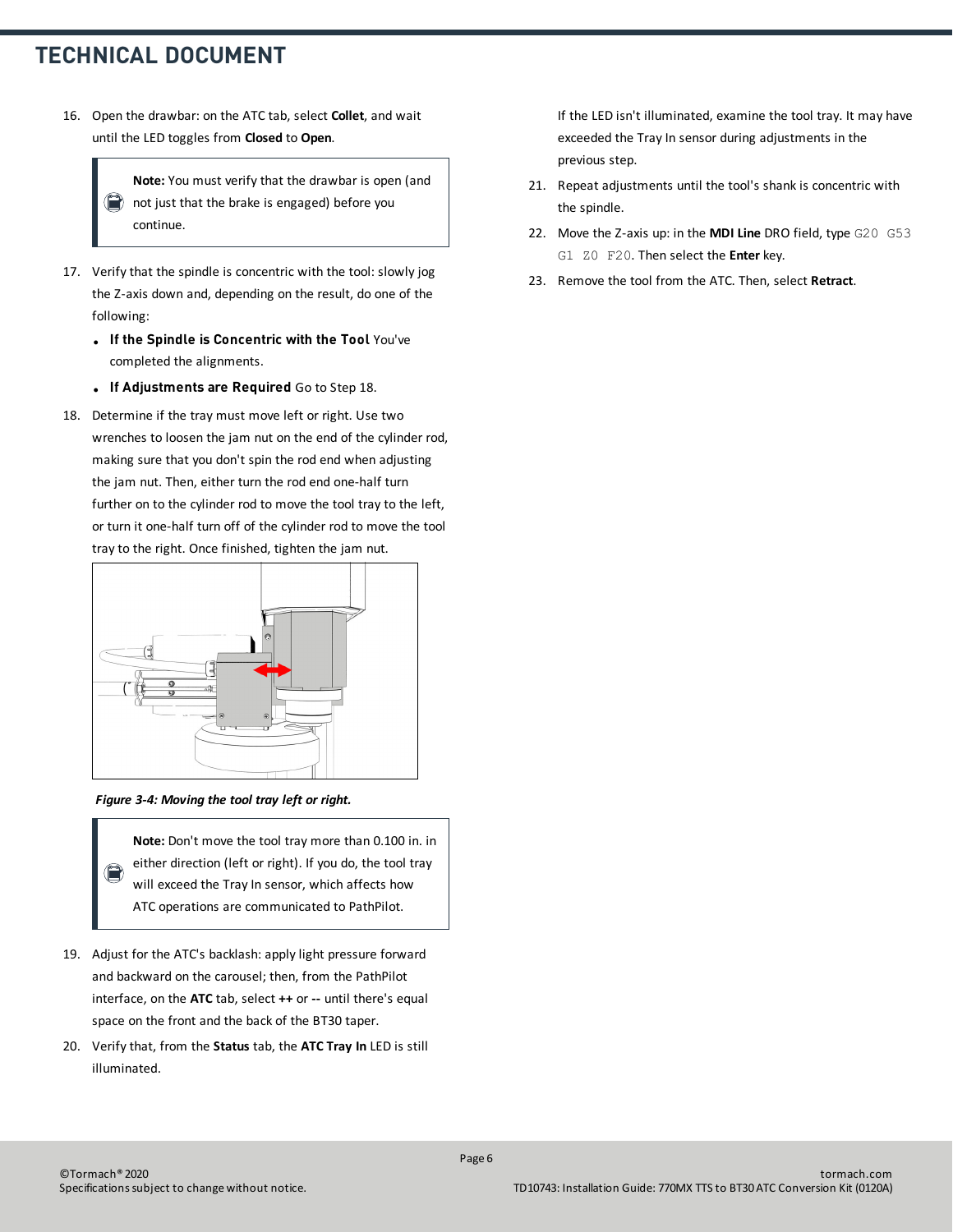#### <span id="page-6-0"></span>**4.1 RESOURCES**

#### **4.1.1 Electrical Schematic**